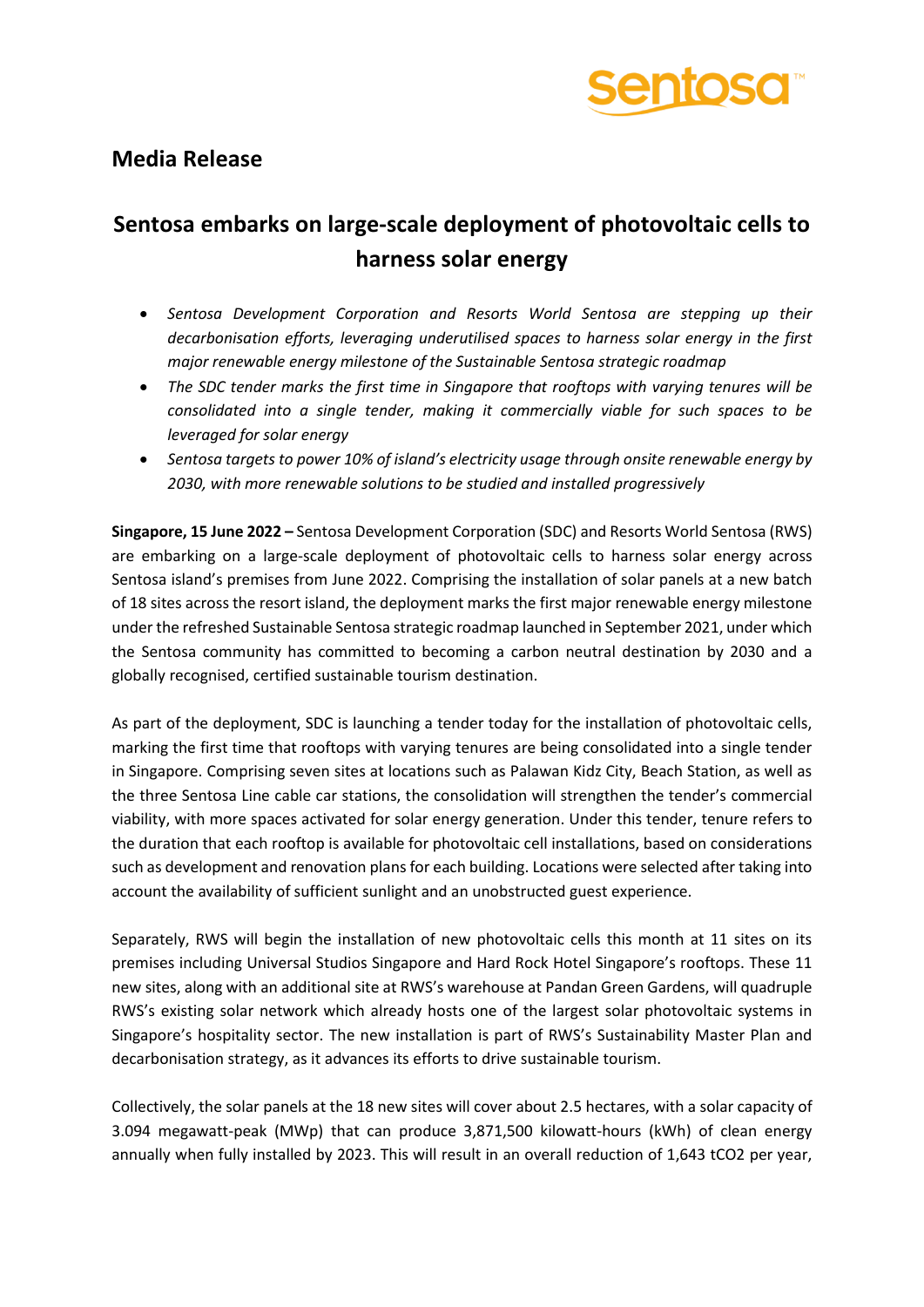which is equivalent to the carbon generated by 60,000 hotel room nights. The list of locations where solar photovoltaic cells will be installed from June 2022 can be found in **Annex A**.

As part of the Sustainable Sentosa strategic roadmap, SDC is also studying other sources of renewable energy, including tidal energy and waste-to-energy generators as part of long-term strategies to achieve carbon neutrality. Small-scale pilots are currently being explored with the view to scaling these solutions for mass deployment should the trials prove successful. Overall, Sentosa targets to power 10% of the island's electricity usage through onsite renewable energy by 2030.

Ms Thien Kwee Eng, Chief Executive Officer, SDC, said, "Solar is one of the most viable renewable sources of energy for Sentosa and Singapore. However, one challenge is how precincts can optimise underutilised spaces to harness the potential of solar energy. The deployment of photovoltaic cells across Sentosa's establishments through a consolidated approach, comprising different rooftops with varying sizes and tenures, is an illustration of how we can collaborate as a business ecosystem to tap on such opportunities. Using this approach, the initiative will take us one step further towards being a sustainable leisure destination with a lower carbon footprint."

Mr Tan Hee Teck, Chief Executive Officer, RWS, said, "There is much to look forward to in Sentosa's future as the precinct makes a collective effort to embrace sustainability. Transitioning to renewable energy is an important means to combat climate change and forms an integral part of RWS's decarbonisation strategy. Our aim is to accelerate our transition to next generation renewable energy which includes solar, wind, tidal and kinetic energy through applied research and test-bedding at RWS, which will then be adapted for scalability across a variety of environments within our resort. This will all culminate towards RWS's goal of achieving carbon neutrality by 2030."

- END -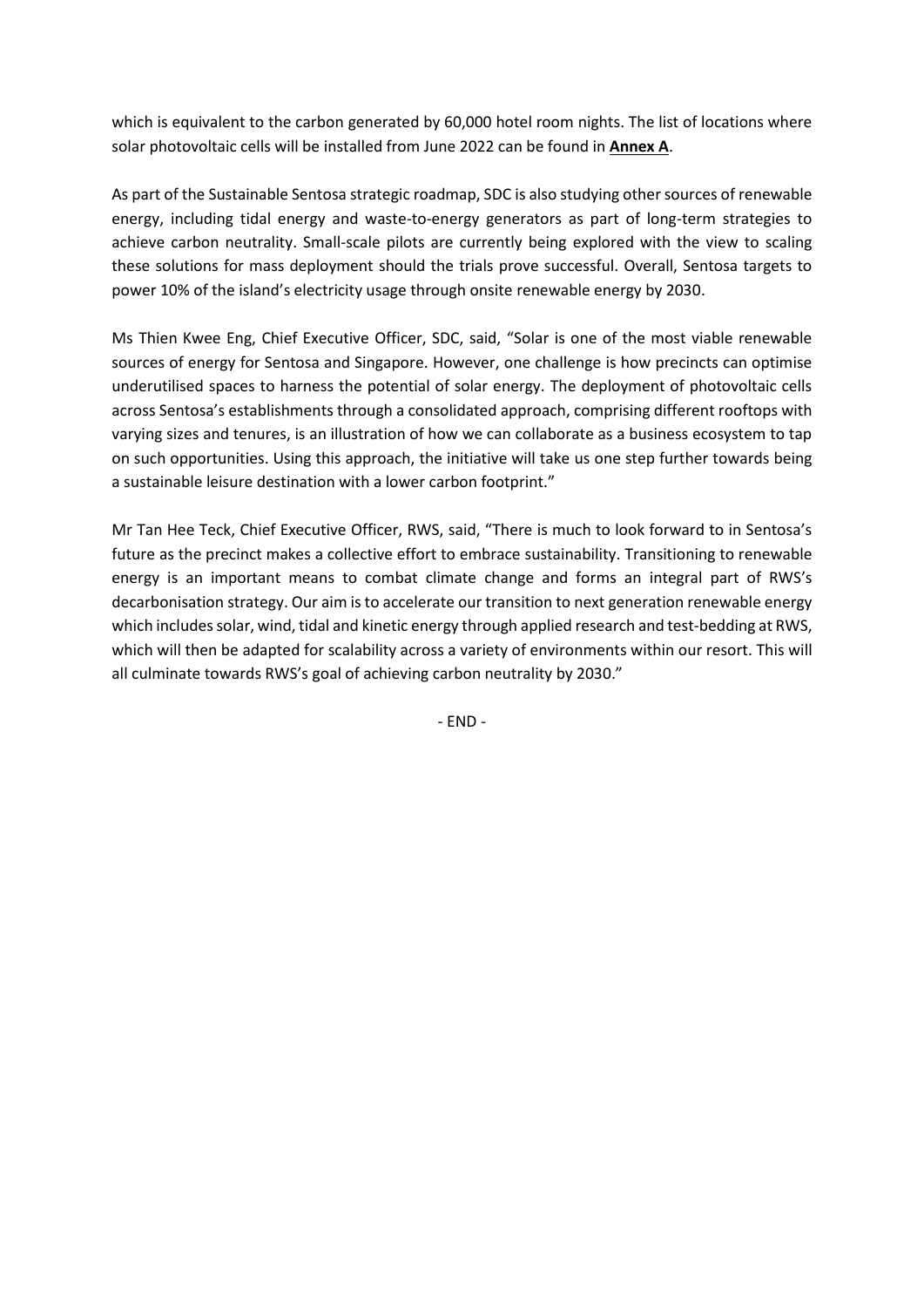#### **About Sentosa**

Sentosa is Asia's leading leisure destination and Singapore's premier island resort getaway, located within 15 minutes from the central business and shopping districts. The island resort is managed by Sentosa Development Corporation, which works with various stakeholders in overseeing property investments, attractions development, and operation of the various leisure offerings and management of the residential precinct on the island.

The 500-hectare island resort is home to an exciting array of themed attractions, award-winning spa retreats, lush rainforests, golden sandy beaches, resort accommodations, world-renowned golf courses, a deep-water yachting marina and luxurious residences – making Sentosa a vibrant island resort for business and leisure. Making Sentosa its home, too, is Singapore's first integrated resort, Resorts World Sentosa, which operates South East Asia's first Universal Studios theme park.

Situated on the eastern end of Sentosa Island is Sentosa Cove, an exclusive oceanfront and residential enclave bustling with some 2,000 homes, romantic quayside restaurants, retail and specialty shops. The Island is also proud to be home to Sentosa Golf Club and its two acclaimed golf courses, The Serapong and The Tanjong. Sentosa Golf Club hosts the SMBC Singapore Open and the HSBC Women's World Championship, featuring some of the world's best golf professionals.

Welcoming a growing number of local and international guests every year, Sentosa is an integral part of Singapore's goal to be a global destination to work, live and play. For more information, please visit: [www.sentosa.com.sg.](http://www.sentosa.com.sg/)

 /SentosaOfficial @sentosa\_island @sentosaisland #Sentosa, #Sentosa50, #DiscoveryNeverending